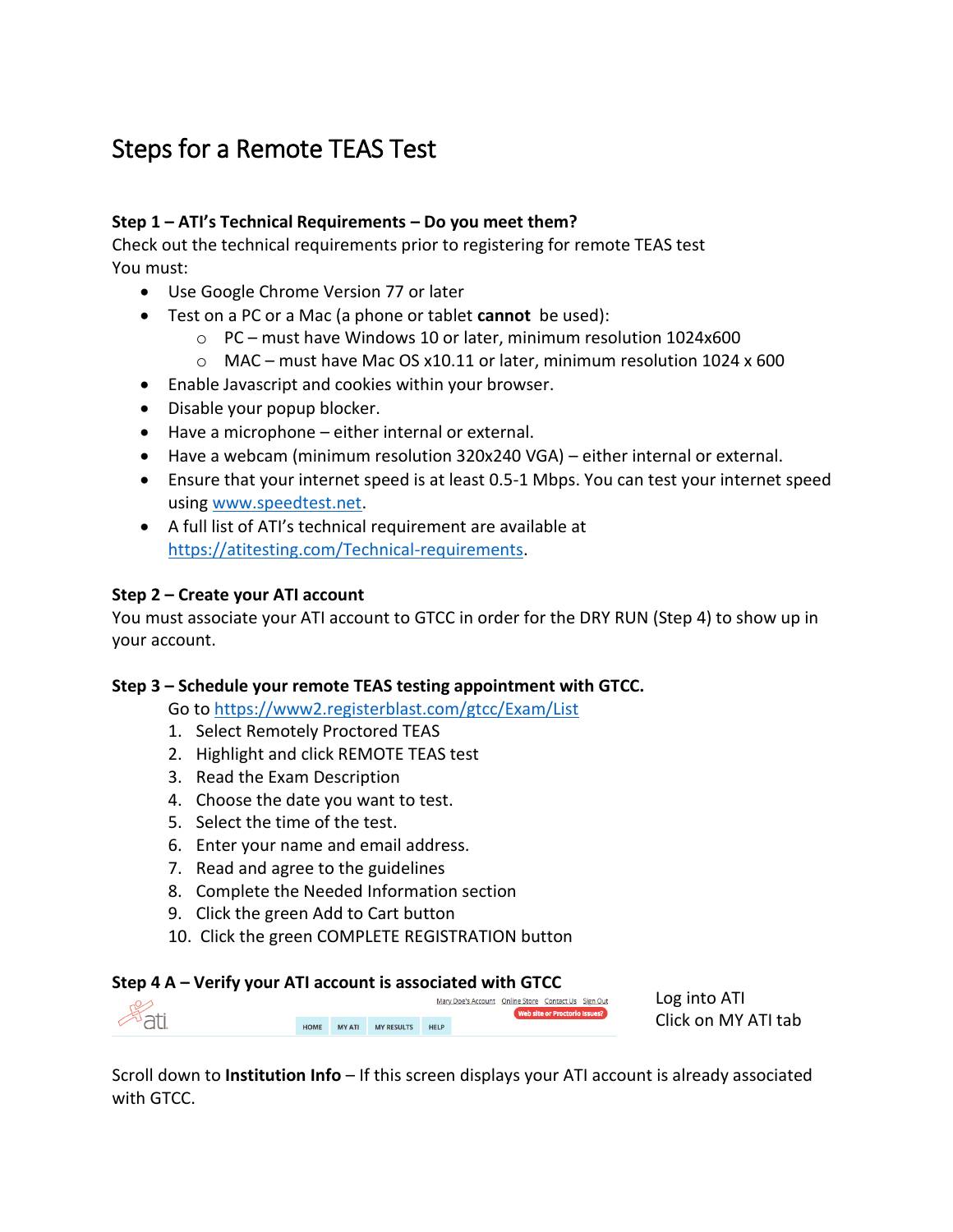| <b>Institution Info</b>                             |      |
|-----------------------------------------------------|------|
| Institution: Guilford Tech CC ADN                   | Edit |
| <b>Student ID:0552456</b>                           |      |
| Credentials:                                        |      |
| <b>Expected Graduation Date: Non-Degree Seeking</b> |      |

If your account is already associated with GTCC you can proceed to the Dry Run, **Step 5**. IF your account is not associated with GTCC please follow instructions in **Step 4 B**.

|   |  | Step 4 B – How to associate your ATI account with GTCC |  |  |  |  |  |
|---|--|--------------------------------------------------------|--|--|--|--|--|
| . |  |                                                        |  |  |  |  |  |

Log into ATI

| Click on your account name |             |               |                   |             |                                                     |                               |  |
|----------------------------|-------------|---------------|-------------------|-------------|-----------------------------------------------------|-------------------------------|--|
|                            |             |               |                   |             | Mary Doe's Account Online Store Contact Us Sign Out | Web site or Proctorio Issues? |  |
| <sup>ব্য</sup> না          | <b>HOME</b> | <b>MY ATI</b> | <b>MY RESULTS</b> | <b>HELP</b> |                                                     |                               |  |

Scroll down to Institution Info – click the Edit link. A list of school names appears

| In: | <b>Greenfield CC Veterans Admin</b><br>Greenville Tech College ADN<br>Greenville Tech College AH<br><b>Greenville Tech College TEAS</b><br><b>Grossmont College</b><br>Grossmont-Cuyamaca CC District<br><b>GST BOCES - Elmira Bush Campus</b><br><b>GST BOCES Cooper</b><br><b>Guam CC LVN</b><br><b>Guardian College Hobet</b><br><b>Guilford Tech CC ADN</b><br><b>PERMITTEN AND EXPERIMENTAL PROPERTY</b><br><b>Guilford Tech CC PN</b><br><b>Gulf Coast State College ADN</b><br><b>Gulf Coast State College PN</b><br><b>Gurnick Academy Concord AH Radiology</b><br><b>Gurnick Academy Concord BSN</b><br><b>Gurnick Academy Concord PN</b><br><b>Gurnick Academy Fresno ADN</b><br>Gurnick Academy Fresno AH Ultrasound | dent ID<br>152456 | Scroll down to find<br><b>Guilford Tech CC ADN,</b><br>Click on the name and a check mark<br>will appear next to name.<br>Click the green SAVE button to<br>associate your ATI account to GTCC. |
|-----|---------------------------------------------------------------------------------------------------------------------------------------------------------------------------------------------------------------------------------------------------------------------------------------------------------------------------------------------------------------------------------------------------------------------------------------------------------------------------------------------------------------------------------------------------------------------------------------------------------------------------------------------------------------------------------------------------------------------------------|-------------------|-------------------------------------------------------------------------------------------------------------------------------------------------------------------------------------------------|
|     | Cancel                                                                                                                                                                                                                                                                                                                                                                                                                                                                                                                                                                                                                                                                                                                          |                   | <b>SAVE</b>                                                                                                                                                                                     |

Follow the steps in 4 A to verify. ((You may need to log out of ATI and reenter for the changes to take place.))

### **Step 5 – DRY RUN**

Completing the DRY RUN will help you decide if remote testing is for you as ATI does have a series of requirements that your device must meet. Here's how to find ATI's DRY RUN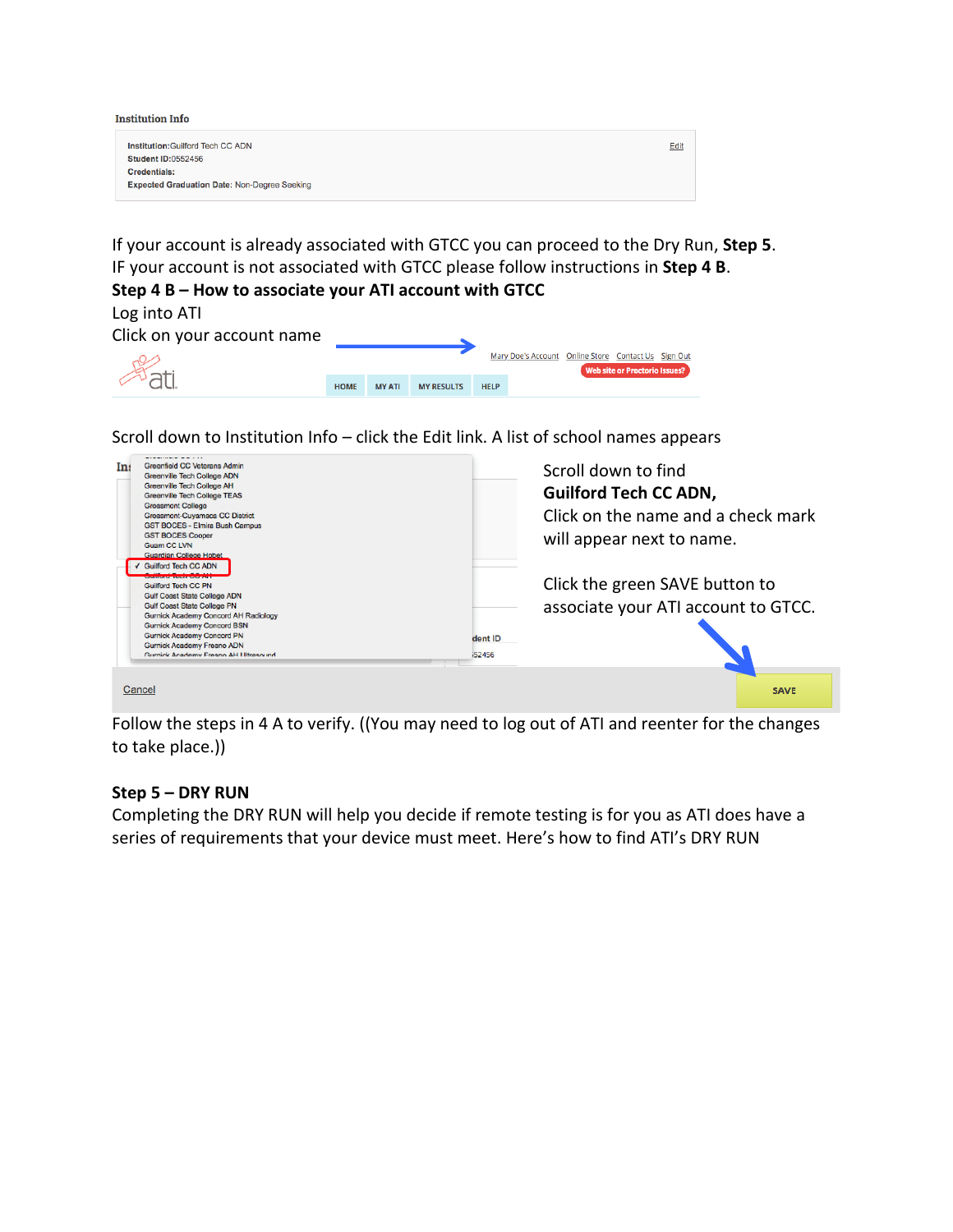|                                                                                                                                             |                |             |                    |                          |             | colors and a more complete than the color of the color of the color of the color of the color of the color of the color of the color of the color of the color of the color of the color of the color of the color of the colo |                    |  |
|---------------------------------------------------------------------------------------------------------------------------------------------|----------------|-------------|--------------------|--------------------------|-------------|--------------------------------------------------------------------------------------------------------------------------------------------------------------------------------------------------------------------------------|--------------------|--|
|                                                                                                                                             |                | <b>HOME</b> | <b>MY ATI</b>      | <b>MY RESULTS</b>        | <b>HELP</b> |                                                                                                                                                                                                                                |                    |  |
| <b>Study Materials</b><br>111111 <i>•111111111111</i>                                                                                       |                |             | ,,,,,,,,,,,,,,,,   |                          |             |                                                                                                                                                                                                                                |                    |  |
| Content Area:<br>All                                                                                                                        |                |             |                    |                          |             |                                                                                                                                                                                                                                |                    |  |
| LEARN<br><b>TEST</b>                                                                                                                        | <b>IMPROVE</b> | APPLY       | <b>NCLEX® PREP</b> |                          |             |                                                                                                                                                                                                                                |                    |  |
| View<br>All<br>▼                                                                                                                            | Type<br>All    | Sort        | Date Accessed      | $\overline{\mathcal{L}}$ |             | Hide disabled products (0 hidden)                                                                                                                                                                                              | <b>ADD PRODUCT</b> |  |
| Note: There are currently no proctored exams in session. When a proctored exam is in session, it will C Check for Proctors<br>display here. |                |             |                    |                          |             |                                                                                                                                                                                                                                |                    |  |
|                                                                                                                                             |                |             |                    |                          |             |                                                                                                                                                                                                                                |                    |  |
| Other available assessments:                                                                                                                |                |             |                    |                          |             |                                                                                                                                                                                                                                |                    |  |
| Practice Assessment                                                                                                                         |                |             |                    |                          |             |                                                                                                                                                                                                                                |                    |  |
| Remote Proctoring Dry<br>Run                                                                                                                |                |             |                    |                          |             |                                                                                                                                                                                                                                |                    |  |
|                                                                                                                                             |                |             |                    |                          |             |                                                                                                                                                                                                                                |                    |  |
|                                                                                                                                             |                |             |                    |                          |             |                                                                                                                                                                                                                                |                    |  |
| <b>BEGIN</b>                                                                                                                                |                |             |                    |                          |             |                                                                                                                                                                                                                                |                    |  |

1. Log into your ATI account 2. Click on the MY ATI tab. 3. Click on the TEST tab. 4. Locate the Remote Proctoring Dry Run box and click green BEGIN button.

**\*\* You must email the Assessment Center at [testingcenter@gtcc.edu](mailto:testingcenter@gtcc.edu) when you** 

**have completed the DRY RUN.** This starts the next process which involves the Cashier's Office and payment for TEAS test.**\*\*** Upon receipt of your email notification that the DRY RUN has been completed the Assessment Center will notify GTCC's Cashier's office to place e-bill into your GTCC WebAdvisor account. The DRY RUN must be completed by 6:00 pm on the Wednesday, before your test on Friday. Payment will not be accepted by the Cashier's Office without the Assessment Center notifying them that the dry run has been completed.

# **Step 6 – Check your WebAdvisor account**

WebAdvisor is where you will find the e-bill of \$78.00 This must be paid by 6pm on Wednesday before your test on Friday. For example, if you are scheduled to test on Friday, June 4 you dry run and payment must be made by 6:00 pm on Wednesday, June 2.

### **Step 7 – Receiving the Assessment ID**

When we have received confirmation from the Cashier's office you will receive an email from the Assessment Center that contains the ATI Assessment ID (or product ID). Please have this available on Friday, you will be required to enter this number into your ATI account just before you start your TEAS test.

### **Step 8 – TEAS TEST DAY: Log into your ATI student account**

With your Assessment ID in hand, log into your ATI account and on the Student **HOME** page, click **Add Product** (located in the upper-right corner) to open the **Add Product** window.